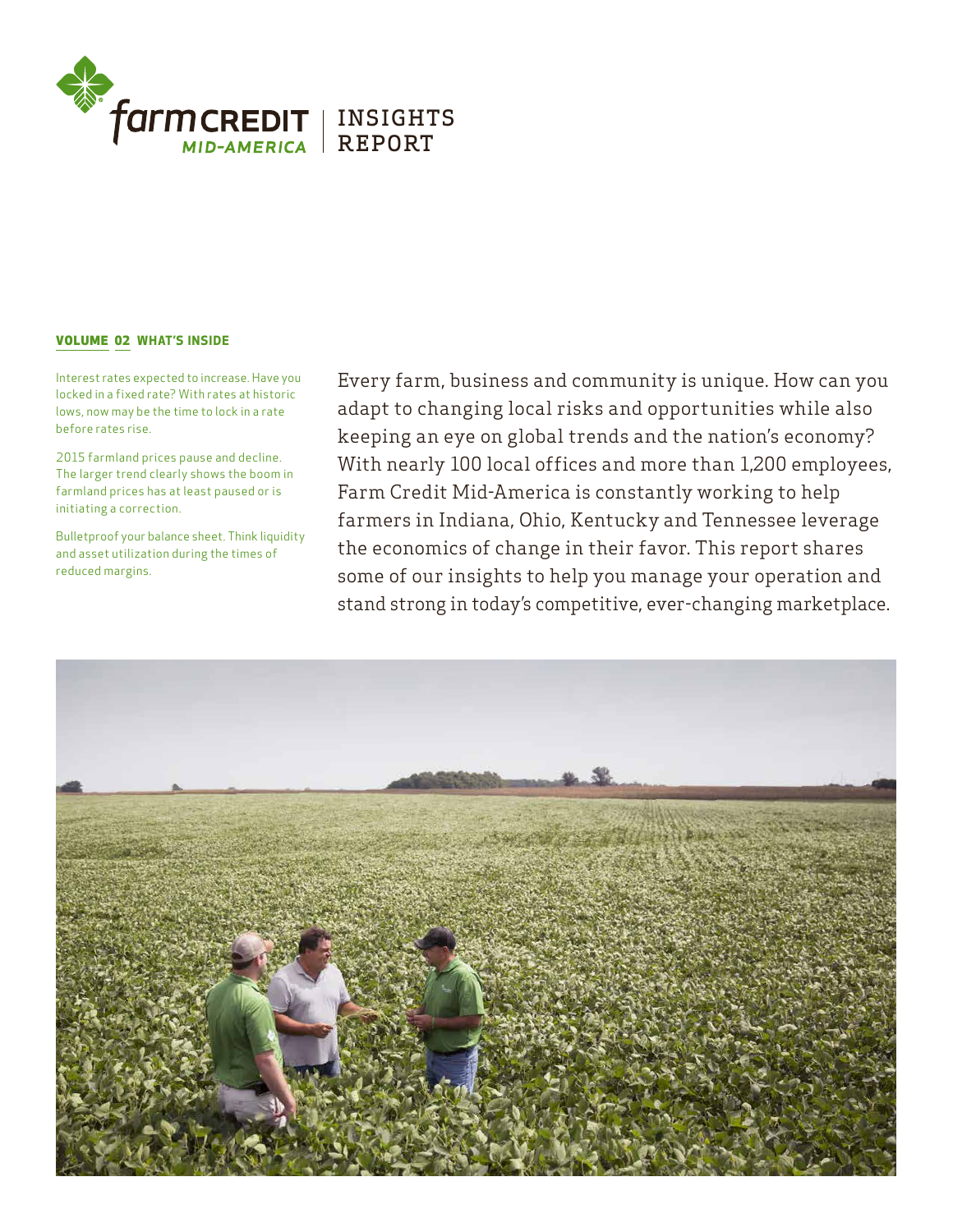HAVE YOU LOCKED IN A FIXED RATE?

. . . . . . . . . . . . . . . . . . . .



Matthew Monteiro *Vice President, Finance and Treasurer*

# **INTEREST RATES EXPECTED TO INCREASE**

The Federal Reserve has kept interest rates low to support the U.S. economy since the 2008 financial crisis. This has allowed businesses, including farms, to borrow low-cost money for expansion and operating capital. But how long before rates start to rise? Nobody has a crystal ball for predicting exactly when the Fed will start raising rates, but the signs of an imminent rate raise have been accumulating for nearly two years. With rates at historic lows, now may be the time to lock in a loan rate before rates rise.

A look at 10-year treasury rates — what the government pays to borrow money — shows that they haven't been this low since the 1950s, when rates began a steady march upward. During the stagflation era of the 1970s and early 1980s, rates rose. Soon thereafter inflation cooled and rates started trending down, and have continued to do so for more than 30 years. There have been upward bumps on the chart along the way, with the Reserve adjusting every few years in response to economic events, but the long-term trend has been downward. The short end of the yield curve has fallen significantly since 2007, when they were above 5%, to near zero today. Considering the long-term trend of interest rates and the unsustainability of the historic lows since the 2008 economic crisis, we may be on the verge of an increase in rates.

# Listen to the Fed

Charts only look at the past. What about the future of interest rates? Beyond guessing, the best we can do is to watch subtle changes in language from Federal Open Market Committee (FOMC) reports. Recent reports have made statements such as "job gains picked up," and while the Reserve wishes "to support continued progress toward maximum employment and price stability, the Committee reaffirmed the view that the current 0 to ¼ percent target range is appropriate for rate increases."

Employment and inflation, the Federal Reserve's

dual mandate and the main decision-making mechanism in conducting monetary policy, are key indicators of what the Reserve might do. The FOMC aims for inflation at 2% with a goal toward full employment<sup>1</sup>. In recent years, inflation has stayed below the 2 percent target, but historically, rising wages and increasing employment and consumer prices have been harbingers of imminent inflation. That's what we've been seeing recently.

# What can farmers do?

Farmers should lock in a low rate, because they won't be this low forever. Many of our Farm Credit customers have taken advantage of our loan conversion program. A conversion fee of \$350 lets you lock in today's low rates on any size loan. You don't need to gamble on interest rates. Use this opportunity to convert a variable-rate loan to a fixed rate to provide peace of mind. If you haven't converted yet, you can still do so even after rates start to rise, but improved employment figures and Reserve statements are indicating that the window of opportunity for locking in the lowest rate is shrinking for refinancing or taking out new loans.

At a recent speaking engagement in Cleveland, Federal Reserve Chair Janet Yellen pointed to an improving economy and moderate inflation. In her July 10 outlook for the economy statement, Yellen said that she "…expects that it will be appropriate at some point later this year to take the first step to raise the federal funds rate and thus begin normalizing monetary policy."2

Farm Credit is committed to being a reliable source of capital for customers in any economy. We advise them to always make borrowing and buying decisions based on opportunities and business need. For more information, visit www.e-farmcredit.com.

# "It will be appropriate at some point later this year to take the first step to raise the federal funds rate and thus begin normalizing monetary policy."

*– Janet Yellen, Chair of the Board of Governors of the Federal Reserve System*

Source: Haver Analytics and Economic Projections of the Federal Reserve Board Members and Bank Presidents.



CORE TOTAL



UNEMPLOYMENT R ATES ARE NOW BELOW FED PROJECTIONS, WHICH MAY INDICATE AN INTEREST R ATE R AISE IS MORE LIKELY.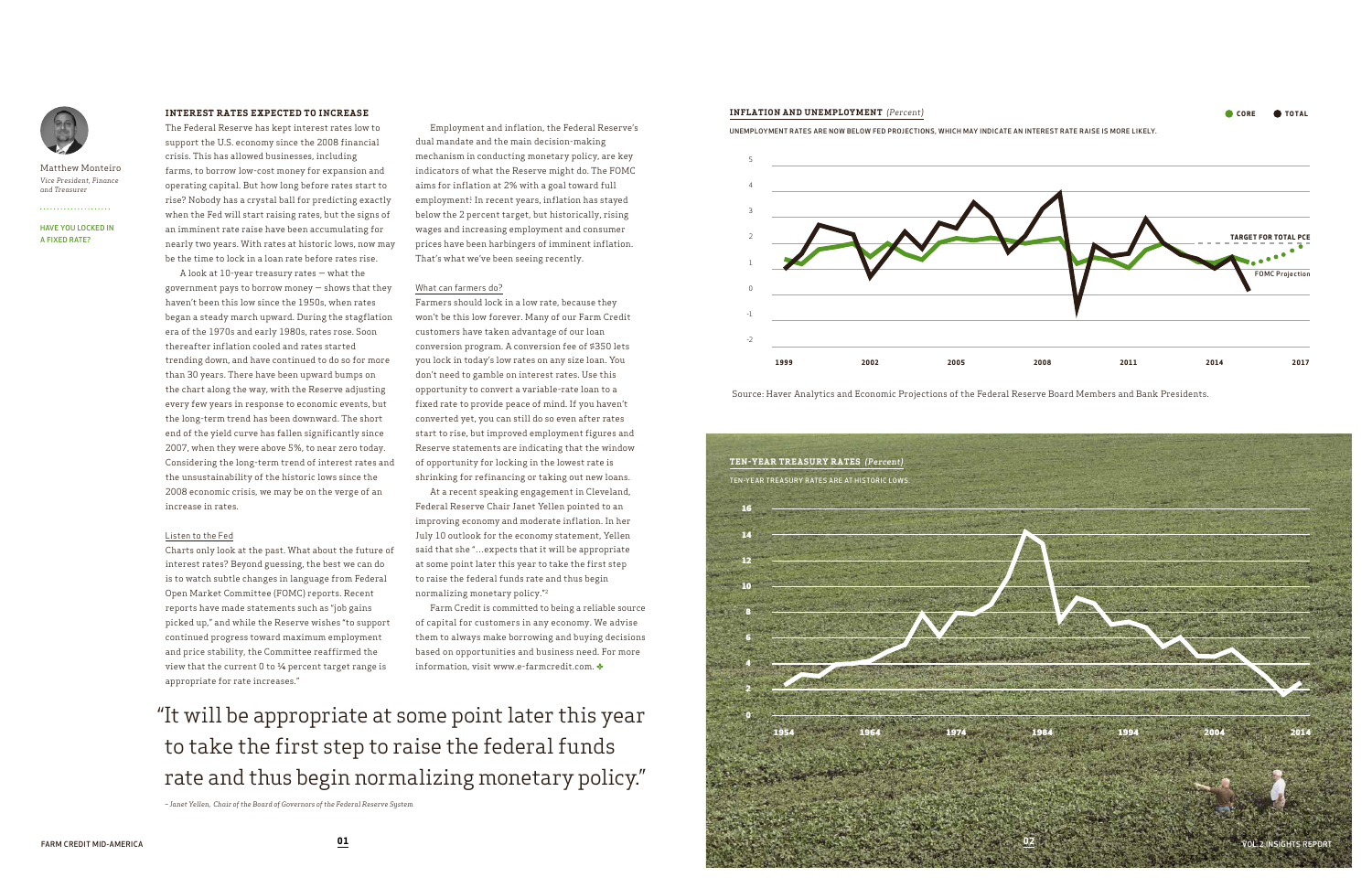# **2015 FARMLAND PRICES PAUSE AND DECLINE**

I recently participated as a panelist at the July 2015 Purdue Top Farmer Conference. During the conference, Purdue presented its annual survey of Indiana farmland values. It was interesting to see the ways in which the data mirrors what our appraisers have been observing on farmland price trends. Prices for land and rents in Indiana stopped their climb in 2014, with most regions in the state exhibiting lower sales volume and prices pulling back.

Looking at the Purdue survey and the Farm Credit Mid-America sales data, some regions maintained land value better than others. But the larger trend clearly shows that the boom in farmland prices, while not turning into a bust, has at least paused or is initiating a correction. The largest declines tended to be primarily in intensive cash grain areas, while land near industrial or urban areas maintained more of its value.

Changes in farmland prices can lag behind declines in grain prices by several months. Another challenge for landlords and farmers is that even as prices start declining on land sales, property tax rates will continue to escalate over the next two to five years, yet will vary based on local tax jurisdictions. This could make negotiations between landlords and tenants more difficult.

and most other investments, it's usually unwise to try timing farmland purchases based on market cycles. Farmers should stay focused on what they do best— raising crops as profitably as possible. Visit ag.purdue.edu for Purdue economist Craig Dobbins' 2015 Purdue Crop Cost & Return Guide. Dobbins lays out expected returns per acre on low, average and high productivity soils at estimated 2015 grain and input prices for corn, soybeans and wheat.

Farm Credit recommends buying land when the opportunity presents itself and when expected returns make sense for you and your balance sheet. Large, nearby tracts of quality land don't come up for sale often, so the quality and location of the land could make it worth a premium for you. The question to ask is, will the land add enough to your production capacity to make it worth a premium price?

#### Is there a "right" price for land?

Despite high land prices, we have seen farmers with significant cash reserves continue to purchase land. We've also seen landlords holding onto their high rental rates. Farmers who are leasing are reluctant to let their property go. If they don't renew their lease, another operator could obtain those farming rights. What other options do farmers have? Many may choose to weather the storm and farm at a loss, at least for a while. Because markets are unpredictable, all it might take is a drought and grain prices could quickly rebound and support land prices.

On the other hand, further declines in farmland are possible. Several things could pressure land prices. For example, land demand could decline if farmers reach a point where they've depleted their cash reserves, grain prices remain low and interest rates start rising. However, as with the stock market We encourage you to work with your business or farm management team and ask questions to find your opportunity. The answer is different for every farmer. For more information, visit www.e-farmcredit.com.

GRAIN MARKETS DRIVE LAND VALUE, BUT OTHER FACTORS MODERATE CHANGE



Dennis Badger *Vice President, Collateral Risk Management*



*Location matters. Land price changes in Indiana varied by region.*

The larger trend clearly shows that the boom in farmland prices, while not turning into a bust, has at least paused or is initiating a correction.

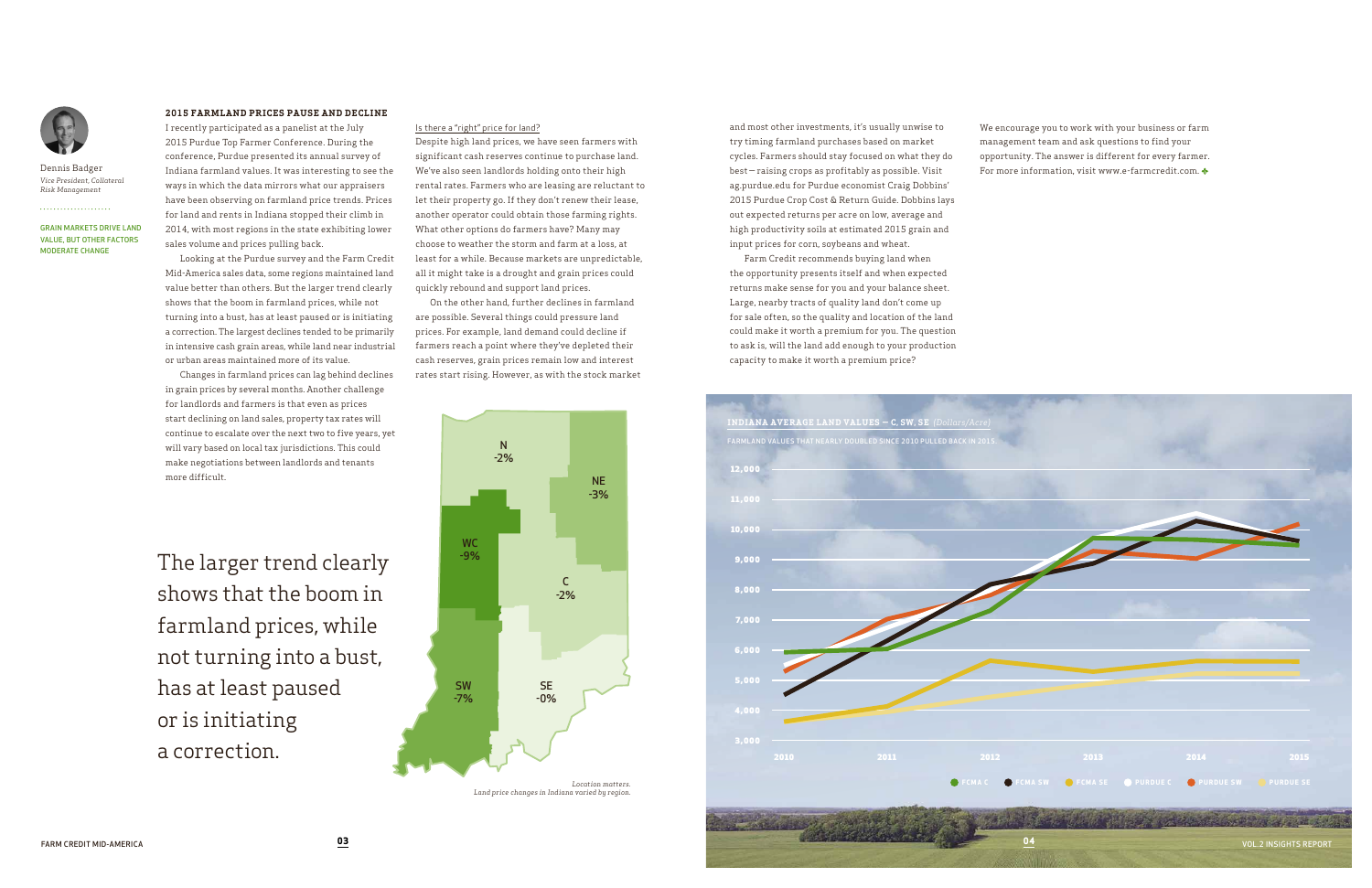THINK LIQUIDITY AND ASSET UTILIZATION DURING TIMES OF REDUCED MARGINS



Vince Bailey *Regional Vice President, Agribusiness*

. . . . . . . . . . . . . . . . . . . .

### **BULLETPROOF YOUR BALANCE SHEET**

Whether crop prices are high or low, it's wise to watch balance sheets closely and check how you stack up to performance benchmarks across the industry. With grain prices trending lower, the focus for many has shifted from expansion to maintaining what they currently have. This holding position may be prudent. However, production must continue and new opportunities will present themselves despite the fact that you're managing finances with a sharp pencil.

At Farm Credit, we encourage growers to keep an eye not only on expenses, but also on asset utilization and fixed costs as they relate to GFI (Gross Farm Income). Consider various fixed cost ratios using capital interest, principal payments and land rents as a percent of GFI to measure how effectively you are utilizing assets.

Especially when margins are tight, farmers need to dig deep into how fixed costs and inputs relate to production capacity. We're talking about utilization of equipment and fixed assets. Are you getting the right kind of utilization? Are you over-equipped? Are you under-equipped? Do you have more labor than what you really need? What inputs give you the best value? Capital is a finite source, so every dollar allocated to an underutilized asset is a dollar that can't be deployed to liquidity or working capital when needed.

Evaluating your balance sheet isn't just about the information or analysis Farm Credit uses to approve loans. Fiscal awareness is valuable for any grower who is trying to stay efficient during times of low crop prices and tight margins. In 2015, low commodity prices means there will be farmers who have to operate at a loss for a year or two. The more knowledge you have of your cash burn rate (cash required to cover shortfalls in cash flow), the more confident you can be of how long you can operate at a loss until crop prices turn around. Understanding your burn rate will also help determine what new opportunities you can take advantage of. The key thing to remember is you can't burn what you don't have.

#### How do you stack up?



*1Ratio of index of prices received to index of prices paid. Source: Department of Agriculture.*

Working with operations of all shapes and sizes has given us experience seeing what success looks like for each operation, as well as how individual farms can start to slip into financial trouble. In addition to looking at each farm's profit and loss numbers, we can benchmark farms and see how they compare against the key financial metrics of successful farms.

The chart to the right shows a few common financial ratios for grain farms. These are guides and not absolute measures. Each farming operation is unique, but being significantly outside these measures will often create challenges.

Working capital (current assets minus liabilities) is a measure of the amount of funds available to meet the payment of all current liabilities. Working capital compared to VFP (Value of Farm Production) relates the amount of working capital to the size of the operation. The higher the ratio, the more liquidity the farm operation has to meet current obligations and, more critically, how much adversity can you withstand before asking your lender for additional operating funds. Another way to think of this is working capital per acre, which equates to commodity price and bushels per acre and eventually how you develop your risk management plans. The ratio varies across farm types and other farm characteristics. Further explanation of how to calculate ratios is available from the University of Illinois at http://www.farmdoc.illinois.edu/finance/ financialcharacteristics/ratios.htm.

#### Find your balance

When grain prices drop as they have recently, growers are motivated to renegotiate cash rents, but don't want to lose land and production capacity. Many are relying on liquidity to hold on and produce at a loss until the grain market or rental market adjusts. But you have to ask tough questions. If you're burning working capital at a rate of \$50 an acre per year, for example, how long can you withstand that before you have to go back and renegotiate?

The following USDA chart of farm expenses versus farm income shows you're not alone if your farm expenses exceed income in 2015.

Can you cut back on expenses or delay expansion plans? How long can you burn working capital before you have to increase operating lines of credit? The answers are different for every farm. For more information, visit www.e-farmcredit.com.

**PRICES RECEIVED AND PAID BY FARMERS** 

# **COMMON RATIOS FOR GRAIN FARMS**

| CATEGORY                                     | TARGET | YOUR NO. | GOOD  | <b>CAUTION</b> | <b>ATTENTION</b> |
|----------------------------------------------|--------|----------|-------|----------------|------------------|
| Liquidity (Working Capital/VFP)              | 20%    |          | 220%  | $20% - 5%$     | $5\%$            |
| Owner Equity (Net Worth/Total Assets)        | 55%    |          | 255%  | 55%-45%        | 45%              |
| Net Farm Earnings as % of VFP                | 20%    |          | 220%  | $20% - 5%$     | $5\%$            |
| Debt Coverage Ratio                          | 130%   |          | 2130% | 130%-100%      | $100\%$          |
| Land Costs (P&I and Land Rent)/VFP           | 30%    |          | ≤30%  | 30%-35%        | 235%             |
| Equipment Costs (P&I and Lease)/Acres Farmed | \$565  |          | \$565 | $$65-585$      | 2585             |

**PRICES PAID PRICES RECEIVED CORATIO**